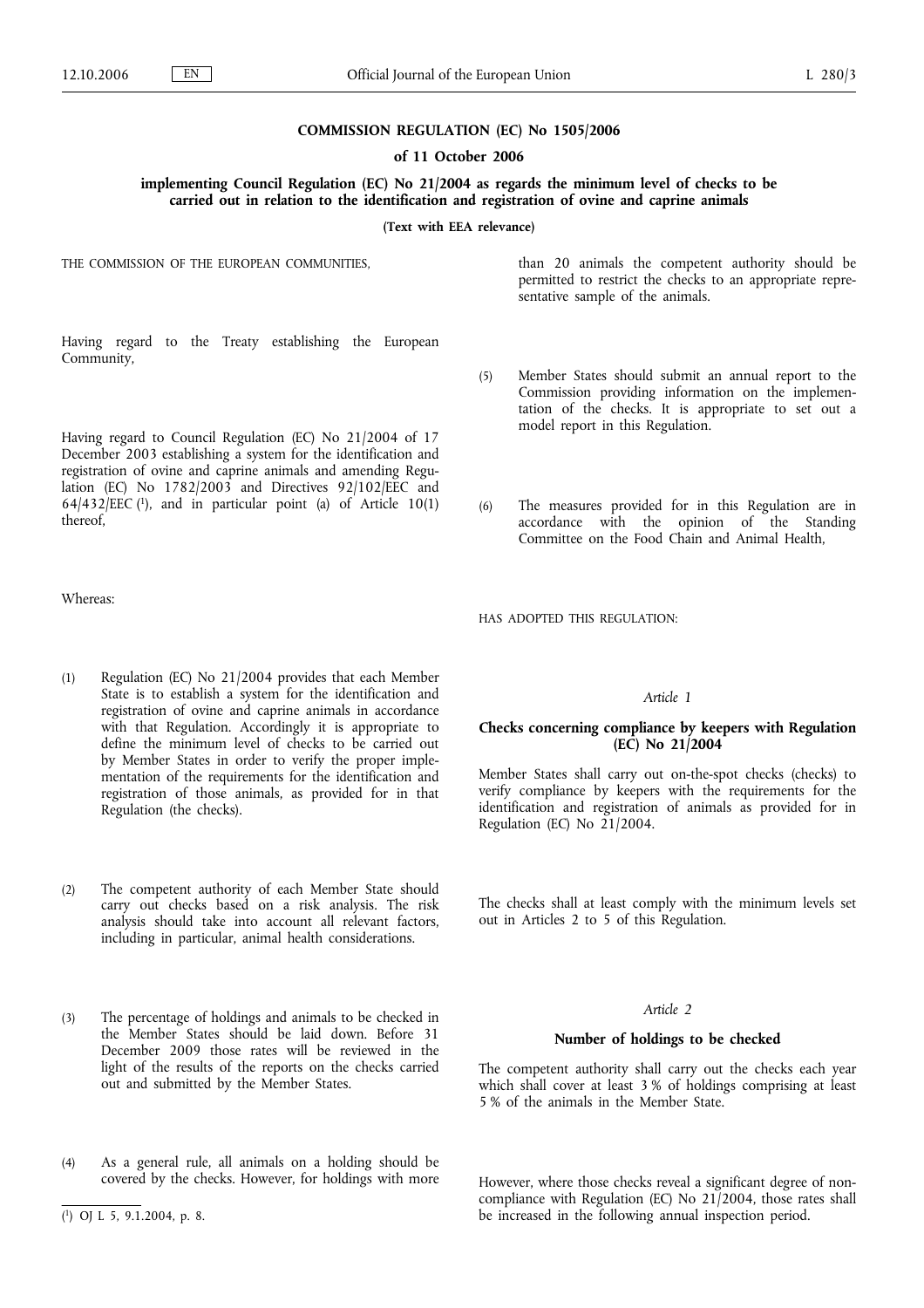# *Article 3*

## **Selection of holdings for checks**

The competent authority shall select the holdings to be checked on the basis of a risk analysis which shall take account of at least the following:

- (a) the number of animals on the holding;
- (b) animal health considerations, and in particular the existence of previous outbreaks of animal diseases;
- (c) the amount of annual premium for ovine and caprine animals claimed and/or paid to the holding;
- (d) significant changes in comparison with the situation in previous annual inspection periods;
- (e) the results of checks carried out in previous annual inspection periods, in particular, the proper keeping of the holding register and movement documents;
- (f) proper communication of information to the competent authority;

*Article 5*

### **Number of animals to be checked**

The competent authority shall check the identification of all animals on the holding.

However, where the number of animals on the holding exceeds twenty, the competent authority may decide to check the means of identification of a representative sample of those animals in accordance with internationally recognised standards provided that the number of animals checked is sufficient to detect 5 % of non-compliance with Regulation (EC) No 21/2004 by the keepers of such animals for a 95 % confidence level.

2. Where a check of a representative sample of the animals in accordance with the second subparagraph of paragraph 1 of this Article reveals that the requirements concerning the means of identification and registration provided for in Article 3(1) of Regulation (EC) No 21/2004 have not been complied with by the keeper, all animals on the holding shall be included in the check.

However, the competent authority may decide to check the means of identification of a representative sample of those animals in accordance with internationally recognised standards ensuring the estimation of non-compliance over 5 % with precision of plus or minus 2 % for a 95 % confidence level.

### *Article 6*

## **Reports by the competent authority**

The competent authority shall complete a report for each check in a format standardised at national level by the Member State setting out at least the following:

- (a) the reason for selecting the holding for the check;
- (b) the persons present during the check;
- (c) the results of the check and any findings of non-compliance with Regulation (EC) No 21/2004.

The competent authority shall give the keeper or his representative the opportunity to sign the report and, as appropriate, to give his observations on its contents.

# (g) other criteria to be defined by the Member State.

# *Article 4*

### **Manner of checks**

The competent authority shall in general carry out the checks without advance warning.

However, advance warning of checks may be given where necessary. Where advance warning is given, provided it shall be limited to the strict minimum necessary and as a general rule shall not exceed 48 hours, except in exceptional cases.

The checks may be carried out in conjunction with any other inspections provided for in Community legislation.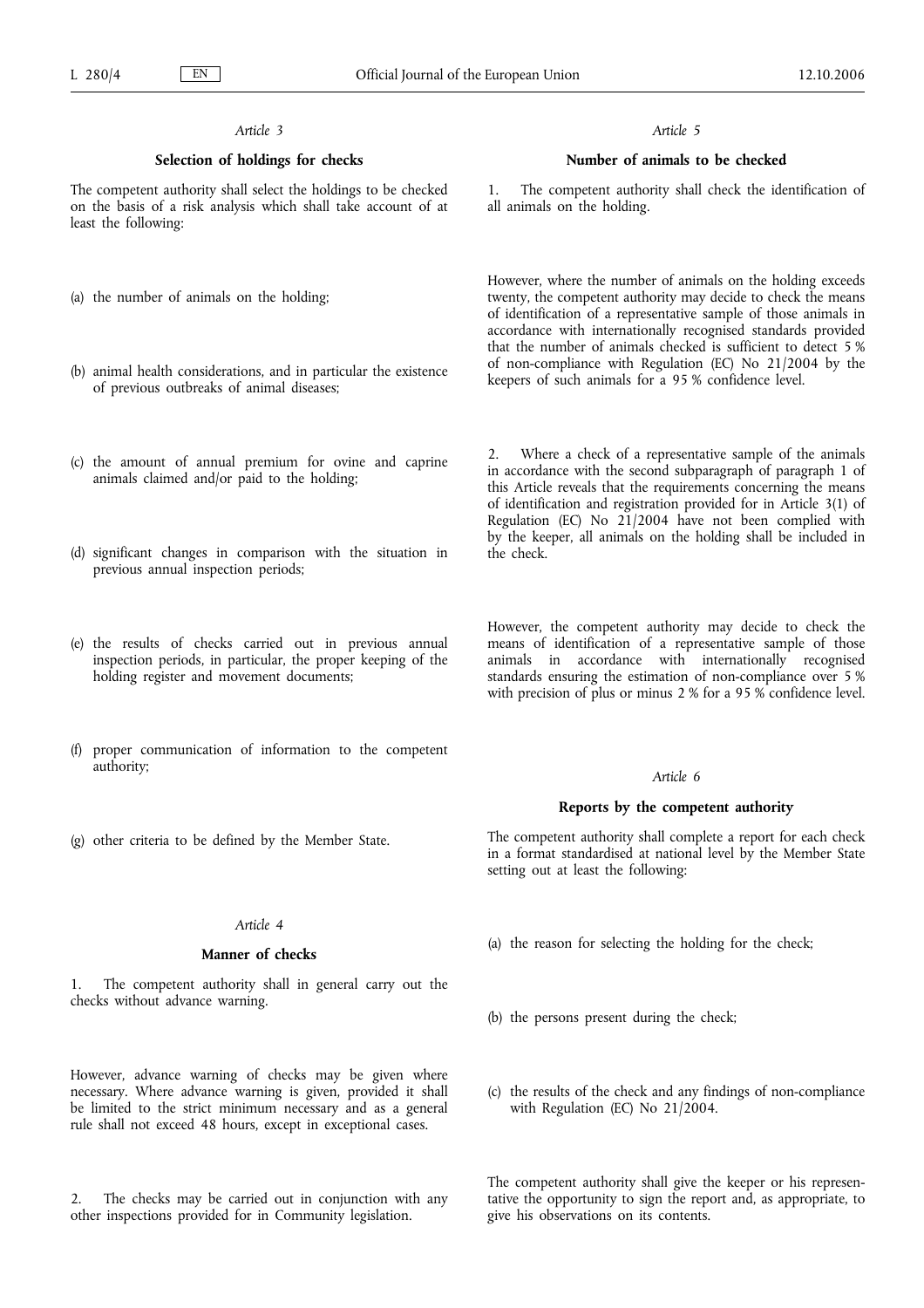# *Article 7*

# **Annual reports by the Member State**

The Member States shall submit to the Commission by 31 August 2008 at the latest and thereafter by 31 August each year at the latest, an annual report in accordance with the model set out in the Annex on the results of the checks carried out in the preceding annual inspection period and containing at least the following information:

- (a) the number of holdings in the Member State concerned;
- (b) the number of checks on holdings;
- (c) the total number of animals registered at the beginning of the reporting period;
- (d) the number of animals which have been checked;
- (e) any results of checks that show non-compliance with Regulation (EC) No 21/2004 by keepers;
- (f) any penalty imposed in accordance with Article 12(2) of Regulation (EC) No 21/2004.

### *Article 8*

# **Entry into force and applicability**

This Regulation shall enter into force on the 20th day following its publication in the *Official Journal of the European Union*.

It shall apply from 1 January 2007.

This Regulation shall be binding in its entirety and directly applicable in all Member States.

Done at Brussels, 11 October 2006.

*For the Commission* Markos KYPRIANOU *Member of the Commission*